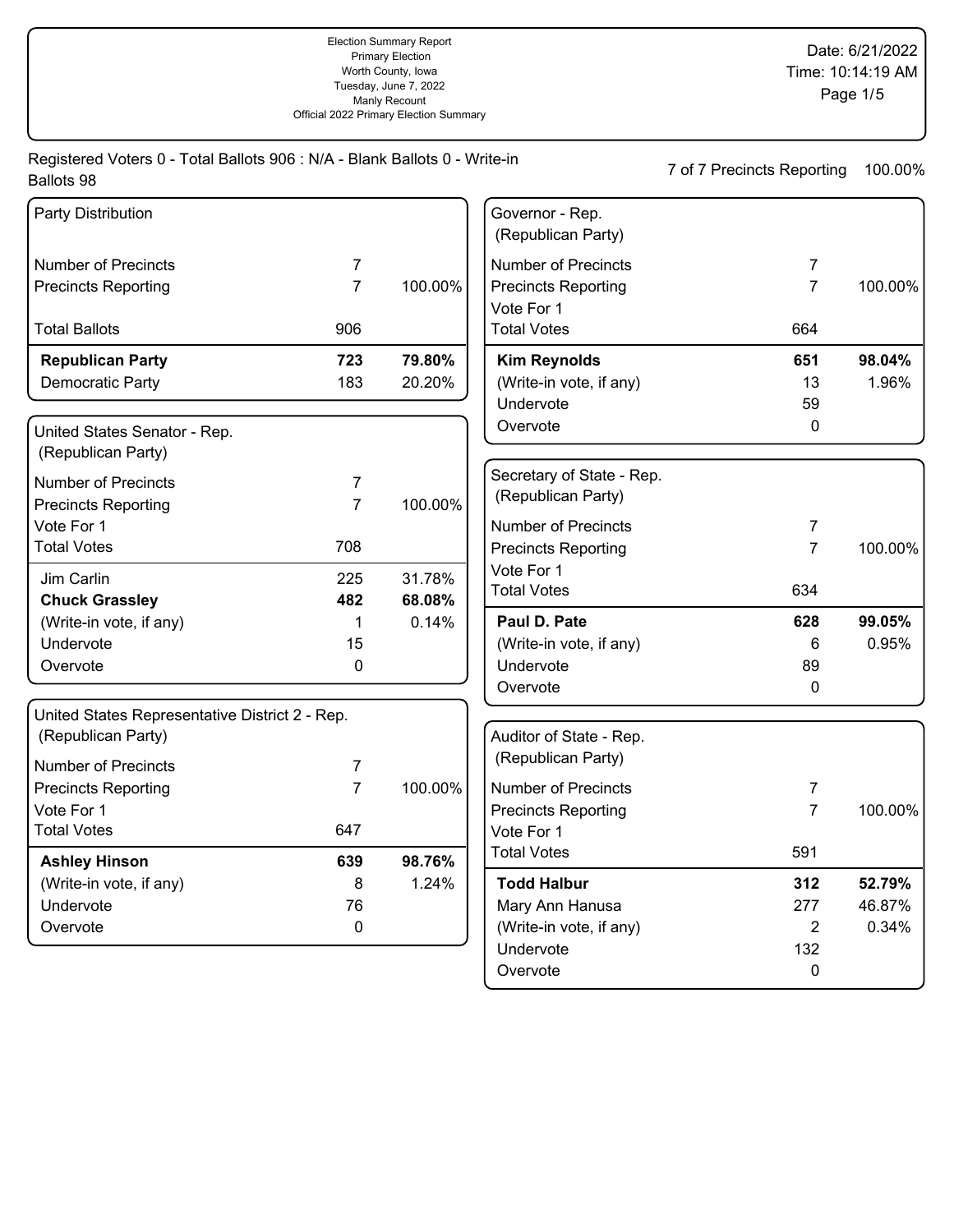Registered Voters 0 - Total Ballots 906 : N/A - Blank Ballots 0 - Write-in 7 of 7 Precincts Reporting 100.00% Ballots 98

| Treasurer of State - Rep.<br>(Republican Party)       |                |         | State Senator District 30 - Rep.<br>(Republican Party)        |                |         |
|-------------------------------------------------------|----------------|---------|---------------------------------------------------------------|----------------|---------|
| <b>Number of Precincts</b>                            | $\overline{7}$ |         | <b>Number of Precincts</b>                                    | $\overline{7}$ |         |
| <b>Precincts Reporting</b>                            | $\overline{7}$ | 100.00% | <b>Precincts Reporting</b>                                    | $\overline{7}$ | 100.00% |
| Vote For 1                                            |                |         | Vote For 1                                                    |                |         |
| <b>Total Votes</b>                                    | 604            |         | <b>Total Votes</b>                                            | 665            |         |
| <b>Roby Smith</b>                                     | 599            | 99.17%  | <b>Waylon Brown</b>                                           | 656            | 98.65%  |
| (Write-in vote, if any)                               | 5              | 0.83%   | (Write-in vote, if any)                                       | 9              | 1.35%   |
| Undervote                                             | 119            |         | Undervote                                                     | 58             |         |
| Overvote                                              | 0              |         | Overvote                                                      | 0              |         |
| Secretary of Agriculture - Rep.<br>(Republican Party) |                |         | State Representative District 60 - Rep.<br>(Republican Party) |                |         |
| <b>Number of Precincts</b>                            | $\overline{7}$ |         | <b>Number of Precincts</b>                                    | 7              |         |
| <b>Precincts Reporting</b>                            | $\overline{7}$ | 100.00% | <b>Precincts Reporting</b>                                    | $\overline{7}$ | 100.00% |
| Vote For 1                                            |                |         | Vote For 1                                                    |                |         |
| <b>Total Votes</b>                                    | 617            |         | <b>Total Votes</b>                                            | 714            |         |
| <b>Mike Naig</b>                                      | 613            | 99.35%  | Jane Bloomingdale                                             | 492            | 68.91%  |
| (Write-in vote, if any)                               | 4              | 0.65%   | Deb Hild                                                      | 221            | 30.95%  |
| Undervote                                             | 106            |         | (Write-in vote, if any)                                       | 1              | 0.14%   |
| Overvote                                              | 0              |         | Undervote                                                     | 9              |         |
|                                                       |                |         | Overvote                                                      | 0              |         |
| Attorney General - Rep.<br>(Republican Party)         |                |         | County Board of Supervisors District 1 - Rep.                 |                |         |
| <b>Number of Precincts</b>                            | 7              |         | (Republican Party)                                            |                |         |
| <b>Precincts Reporting</b>                            | $\overline{7}$ | 100.00% | <b>Number of Precincts</b>                                    | $\overline{2}$ |         |
| Vote For 1                                            |                |         | <b>Precincts Reporting</b>                                    | $\overline{2}$ | 100.00% |
| <b>Total Votes</b>                                    | 604            |         | Vote For 1                                                    |                |         |
| <b>Brenna Bird</b>                                    | 599            | 99.17%  | <b>Total Votes</b>                                            | 12             |         |
| (Write-in vote, if any)                               | 5              | 0.83%   | (Write-in vote, if any)                                       | 12             | 100.00% |
| Undervote                                             | 119            |         | Undervote                                                     | 142            |         |
| Overvote                                              | $\mathbf 0$    |         | Overvote                                                      | 0              |         |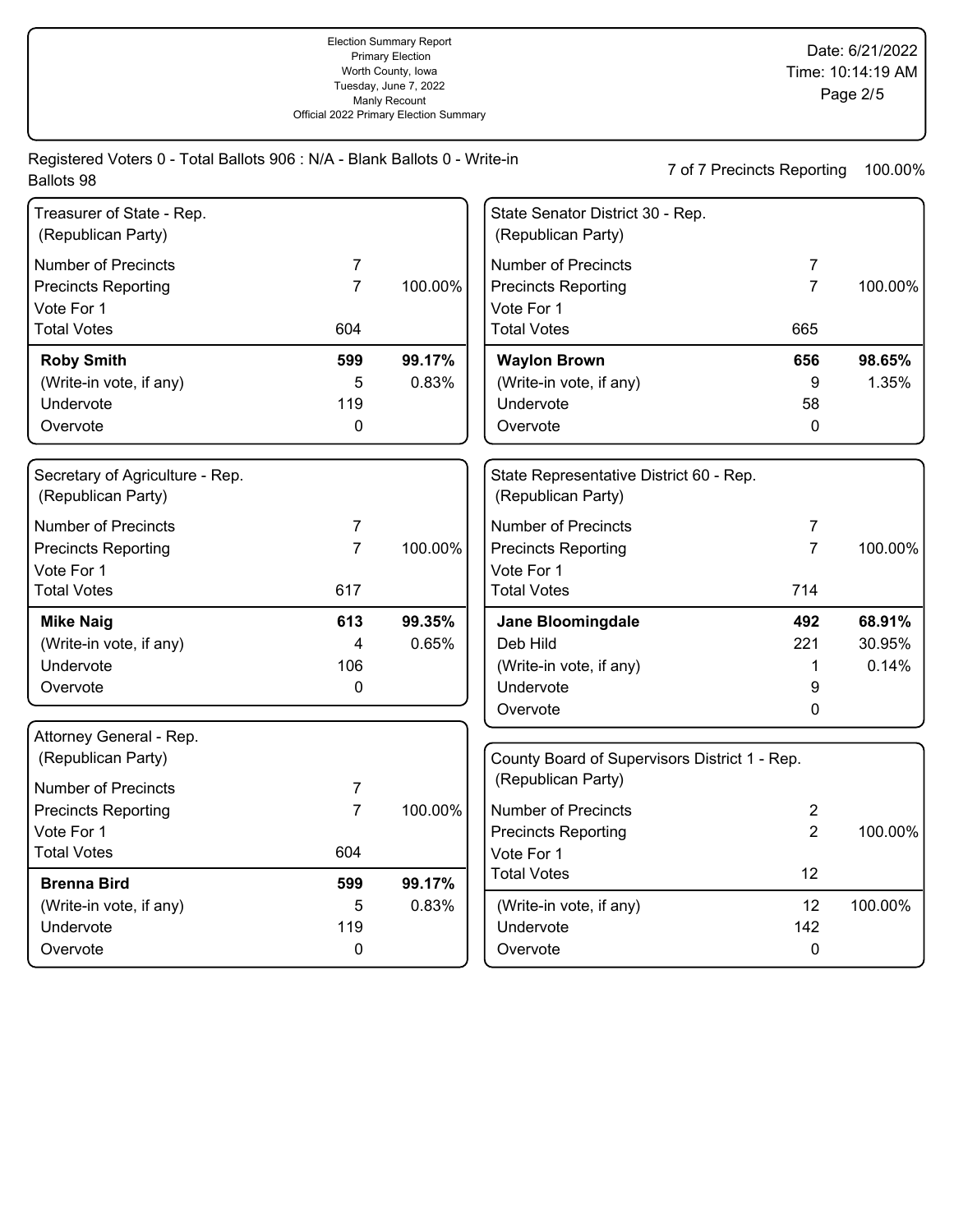| Ballots 98                                                          |                |         |                                                | 7 of 7 Precincts Reporting | 100.00% |
|---------------------------------------------------------------------|----------------|---------|------------------------------------------------|----------------------------|---------|
| County Board of Supervisors District 3 - Rep.<br>(Republican Party) |                |         | County Attorney - Rep.<br>(Republican Party)   |                            |         |
| <b>Number of Precincts</b>                                          | 1              |         | <b>Number of Precincts</b>                     | $\overline{7}$             |         |
| <b>Precincts Reporting</b>                                          | 1              | 100.00% | <b>Precincts Reporting</b>                     | 7                          | 100.00% |
| Vote For 1                                                          |                |         | Vote For 1                                     |                            |         |
| <b>Total Votes</b>                                                  | 27             |         | <b>Total Votes</b>                             | 588                        |         |
| (Write-in vote, if any)                                             | 27             | 100.00% | Jeffrey H. Greve                               | 563                        | 95.75%  |
| Undervote                                                           | 254            |         | (Write-in vote, if any)                        | 25                         | 4.25%   |
| Overvote                                                            | 0              |         | Undervote                                      | 135                        |         |
|                                                                     |                |         | Overvote                                       | $\mathbf 0$                |         |
| County Treasurer - Rep.                                             |                |         |                                                |                            |         |
| (Republican Party)                                                  |                |         | United States Senator - Dem.                   |                            |         |
| <b>Number of Precincts</b>                                          | 7              |         | (Democratic Party)                             |                            |         |
| <b>Precincts Reporting</b>                                          | $\overline{7}$ | 100.00% | <b>Number of Precincts</b>                     | 7                          |         |
| Vote For 1                                                          |                |         | <b>Precincts Reporting</b>                     | $\overline{7}$             | 100.00% |
| <b>Total Votes</b>                                                  | 675            |         | Vote For 1                                     |                            |         |
| <b>Jake Hanson</b>                                                  | 672            | 99.56%  | <b>Total Votes</b>                             | 183                        |         |
| (Write-in vote, if any)                                             | 3              | 0.44%   | <b>Abby Finkenauer</b>                         | 110                        | 60.11%  |
| Undervote                                                           | 48             |         | Michael Franken                                | 59                         | 32.24%  |
| Overvote                                                            | $\pmb{0}$      |         | <b>Glenn Hurst</b>                             | 14                         | 7.65%   |
|                                                                     |                |         | (Write-in vote, if any)                        | 0                          | 0%      |
| County Recorder - Rep.                                              |                |         | Undervote                                      | 0                          |         |
| (Republican Party)                                                  |                |         | Overvote                                       | 0                          |         |
| <b>Number of Precincts</b>                                          | 7              |         |                                                |                            |         |
| <b>Precincts Reporting</b>                                          | $\overline{7}$ | 100.00% | United States Representative District 2 - Dem. |                            |         |
| Vote For 1                                                          |                |         | (Democratic Party)                             |                            |         |
| <b>Total Votes</b>                                                  | 645            |         | <b>Number of Precincts</b>                     | 7                          |         |
| <b>Teresa Olson</b>                                                 | 632            | 97.98%  | <b>Precincts Reporting</b>                     | 7                          | 100.00% |
| (Write-in vote, if any)                                             | 13             | 2.02%   | Vote For 1                                     |                            |         |
| Undervote                                                           | 78             |         | <b>Total Votes</b>                             | 180                        |         |
| Overvote                                                            | 0              |         | <b>Liz Mathis</b>                              | 180                        | 100.00% |
|                                                                     |                |         | (Write-in vote, if any)                        | 0                          | 0%      |
|                                                                     |                |         | Undervote                                      | 3                          |         |
|                                                                     |                |         | Overvote                                       | $\pmb{0}$                  |         |

Registered Voters 0 - Total Ballots 906 : N/A - Blank Ballots 0 - Write-in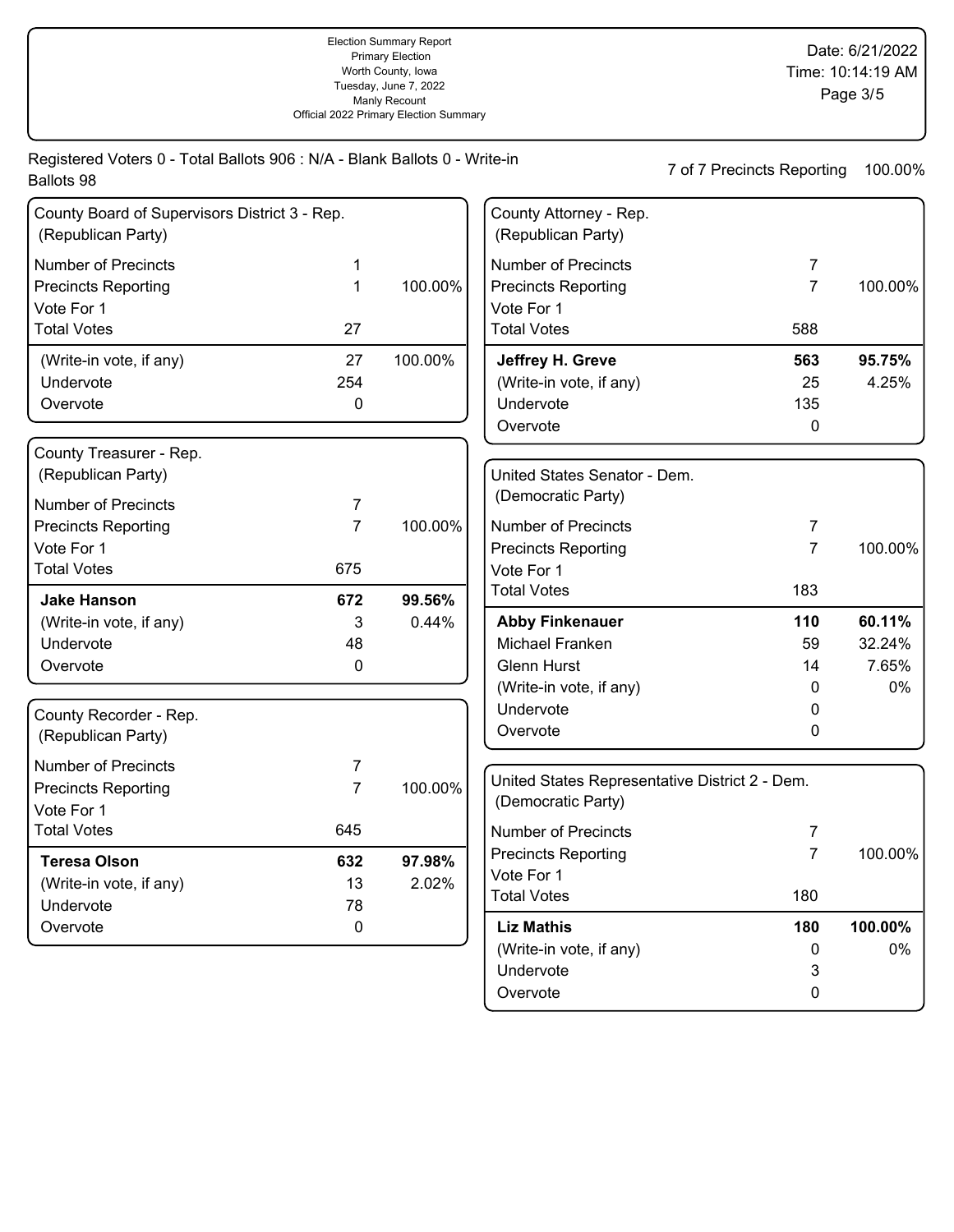|            | Registered Voters 0 - Total Ballots 906 : N/A - Blank Ballots 0 - Write-in |  |  |
|------------|----------------------------------------------------------------------------|--|--|
| Ballots 98 |                                                                            |  |  |
|            |                                                                            |  |  |

7 of 7 Precincts Reporting 100.00%

| Governor - Dem.<br>(Democratic Party)           |                |         | Treasurer of State - Dem.<br>(Democratic Party)       |                |         |
|-------------------------------------------------|----------------|---------|-------------------------------------------------------|----------------|---------|
| <b>Number of Precincts</b>                      | $\overline{7}$ |         | <b>Number of Precincts</b>                            | 7              |         |
| <b>Precincts Reporting</b>                      | $\overline{7}$ | 100.00% | <b>Precincts Reporting</b>                            | $\overline{7}$ | 100.00% |
| Vote For 1                                      |                |         | Vote For 1                                            |                |         |
| <b>Total Votes</b>                              | 173            |         | <b>Total Votes</b>                                    | 178            |         |
| <b>Deidre DeJear</b>                            | 173            | 100.00% | Michael L. Fitzgerald                                 | 178            | 100.00% |
| (Write-in vote, if any)                         | $\mathbf 0$    | 0%      | (Write-in vote, if any)                               | 0              | 0%      |
| Undervote                                       | 10             |         | Undervote                                             | 5              |         |
| Overvote                                        | $\mathbf 0$    |         | Overvote                                              | 0              |         |
|                                                 |                |         |                                                       |                |         |
| Secretary of State - Dem.<br>(Democratic Party) |                |         | Secretary of Agriculture - Dem.<br>(Democratic Party) |                |         |
| <b>Number of Precincts</b>                      | 7              |         | <b>Number of Precincts</b>                            | 7              |         |
| <b>Precincts Reporting</b>                      | $\overline{7}$ | 100.00% | <b>Precincts Reporting</b>                            | $\overline{7}$ | 100.00% |
| Vote For 1                                      |                |         | Vote For 1                                            |                |         |
| <b>Total Votes</b>                              | 171            |         | <b>Total Votes</b>                                    | 175            |         |
| <b>Joel Miller</b>                              | 126            | 73.68%  | John Norwood                                          | 175            | 100.00% |
| Eric Van Lancker                                | 45             | 26.32%  | (Write-in vote, if any)                               | 0              | 0%      |
| (Write-in vote, if any)                         | 0              | 0%      | Undervote                                             | 8              |         |
| Undervote                                       | 12             |         | Overvote                                              | 0              |         |
| Overvote                                        | 0              |         |                                                       |                |         |
|                                                 |                |         | Attorney General - Dem.                               |                |         |
| Auditor of State - Dem.                         |                |         | (Democratic Party)                                    |                |         |
| (Democratic Party)                              |                |         | <b>Number of Precincts</b>                            | 7              |         |
| <b>Number of Precincts</b>                      | 7              |         | <b>Precincts Reporting</b>                            | $\overline{7}$ | 100.00% |
| <b>Precincts Reporting</b>                      | $\overline{7}$ | 100.00% | Vote For 1                                            |                |         |
| Vote For 1                                      |                |         | <b>Total Votes</b>                                    | 178            |         |
| <b>Total Votes</b>                              | 174            |         | <b>Tom Miller</b>                                     | 178            | 100.00% |
| <b>Rob Sand</b>                                 | 174            | 100.00% | (Write-in vote, if any)                               | 0              | $0\%$   |
| (Write-in vote, if any)                         | 0              | 0%      | Undervote                                             | 5              |         |
| Undervote                                       | 9              |         | Overvote                                              | $\mathbf 0$    |         |
| Overvote                                        | 0              |         |                                                       |                |         |